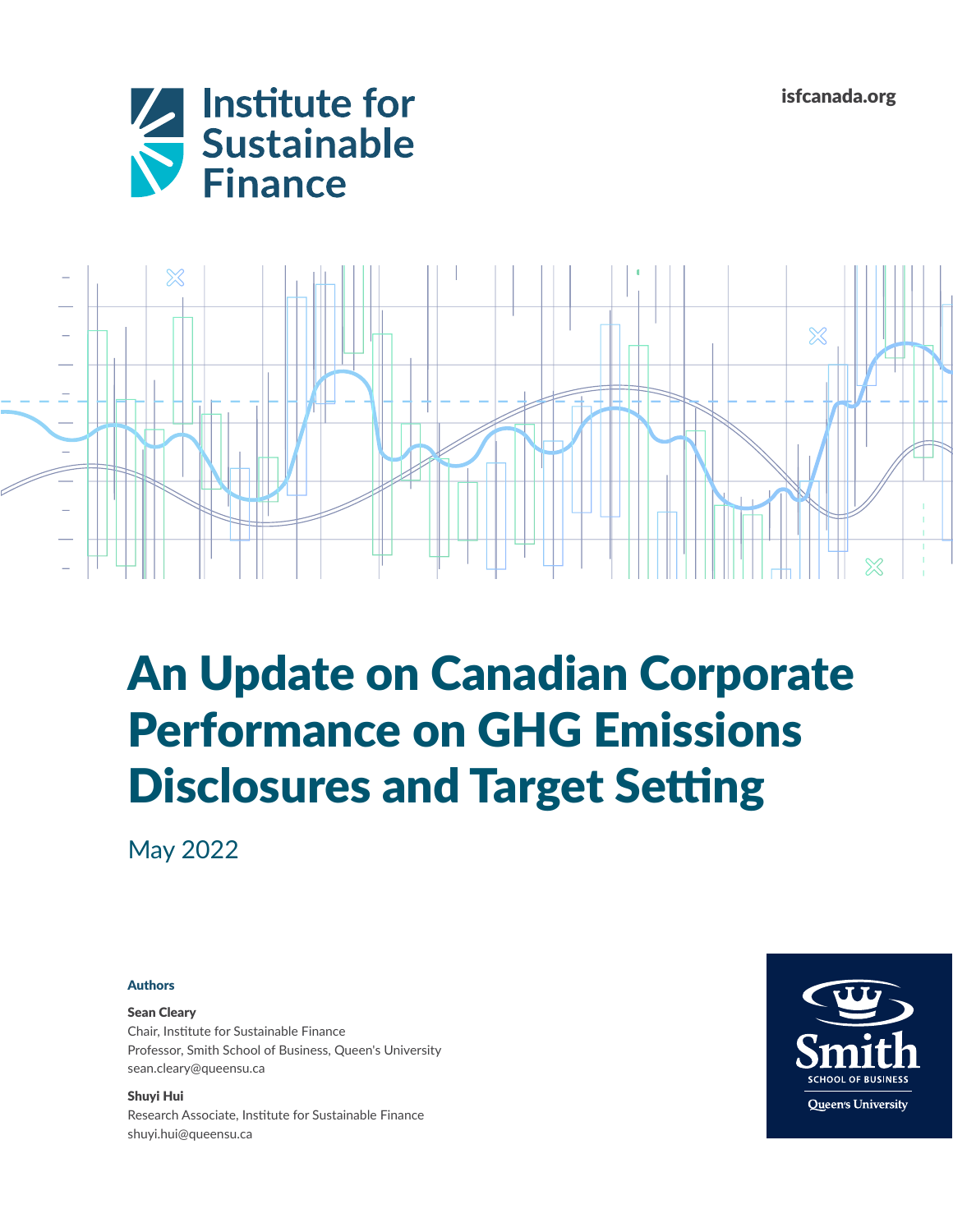## EXECUTIVE SUMMARY

The demand continues to heat up for better climate-related disclosures from companies. Much of impetus has come from investors and other financial institutions, who need information that is reliable, consistent and comparable in order to properly assess investment and lending opportunities and risks.

In recent months, regulators such as the Canadian Securities Administrators (CSA) and the Securities and Exchange Commission (SEC) in the United States have proposed new rules to improve climate-related disclosures. And many institutional investors have been setting transition targets for their portfolios in response to client and other stakeholder demands, as well as in recognition of the long-term implications to their portfolio holdings of not preparing for the major economic transformation in progress. There is evidence that once firms start reporting greenhouse gas emissions (GHG), they take actions to reduce them.

This report provides an important update on the progress of Canadian firms on climate commitments since ISF's 2021 study, "Assessing Current Canadian Corporate Performance on GHG Emissions, Disclosures and Target Setting". Researchers at the Institute for Sustainable Finance (ISF) have once again examined the firms in the S&P/TSX Composite Index, which includes more than 200 of the largest publicly listed companies in Canada. This study focuses on performance during the calendar year 2020, which we compare to the performance during 2019, analyzed in our 2021 report.

Overall, the results show that while there has been a significant improvement in the number of Index companies that have stated emissions reductions targets, and some improvement in announcing emissions reductions plans, there have only been slight improvements in GHG disclosures over the previous year and Canada still lags Europe and the UK on that measure. We would also note that as more firms adopt GHG emissions reductions targets, a much smaller percentage are taking the step of tying executive compensation to reaching climate targets. This is not a positive signal, since tying compensation to achieving climate goals is necessary to properly incentivize action.

Key findings:

- Only 163 companies (70.6% of the total number) provided GHG emissions disclosure information for 2020, which represents only a slight improvement from the results of our 2021 study that examined 2019 reported disclosures (150 companies or 67.6%). This puts Canada ahead of Japan (46%), slightly above or equal with the U.S. (55% to 67%), but well below Europe (79% to 89%) and the UK (99%) in terms of the percentage of firms during 2020 that report GHG emissions.
- 120 out of 231 TSX Index companies (or 52%) have stated emissions reduction targets, which is exactly twice the number of companies that had targets during 2019 (i.e., 60). So, this represents an area of significant improvement. Unfortunately, Canadian firms still don't appear to be keeping pace internationally. The percentage of firms with targets is still slightly below the 2020 figure for S&P 500 Index companies of 53%, and is even further below the figure of 67% for FTSE 100 Index firms and 77% for Dow Jones Index companies.
- It is notable that the larger, more emissions heavy firms tend to have targets and so, emissions targets have been established for companies representing two-thirds of the estimated emissions from TSX Index companies. Based on the estimates in the study, a substantial proportion of the emissions associated with TSX Index firms would be eliminated if the companies with stated emissions reductions targets meet them. The 2030 estimate of emissions reductions for the 120 companies with targets would total 121.4m (million tonnes of CO2), representing a 45.4% reduction from the 2020 emissions total of 267.3m for these 120 firms. The estimated reduction further represents 30% of estimated TSX Index emissions for 2020 of 405m, and would reduce this total to 283.6m, all else being equal.